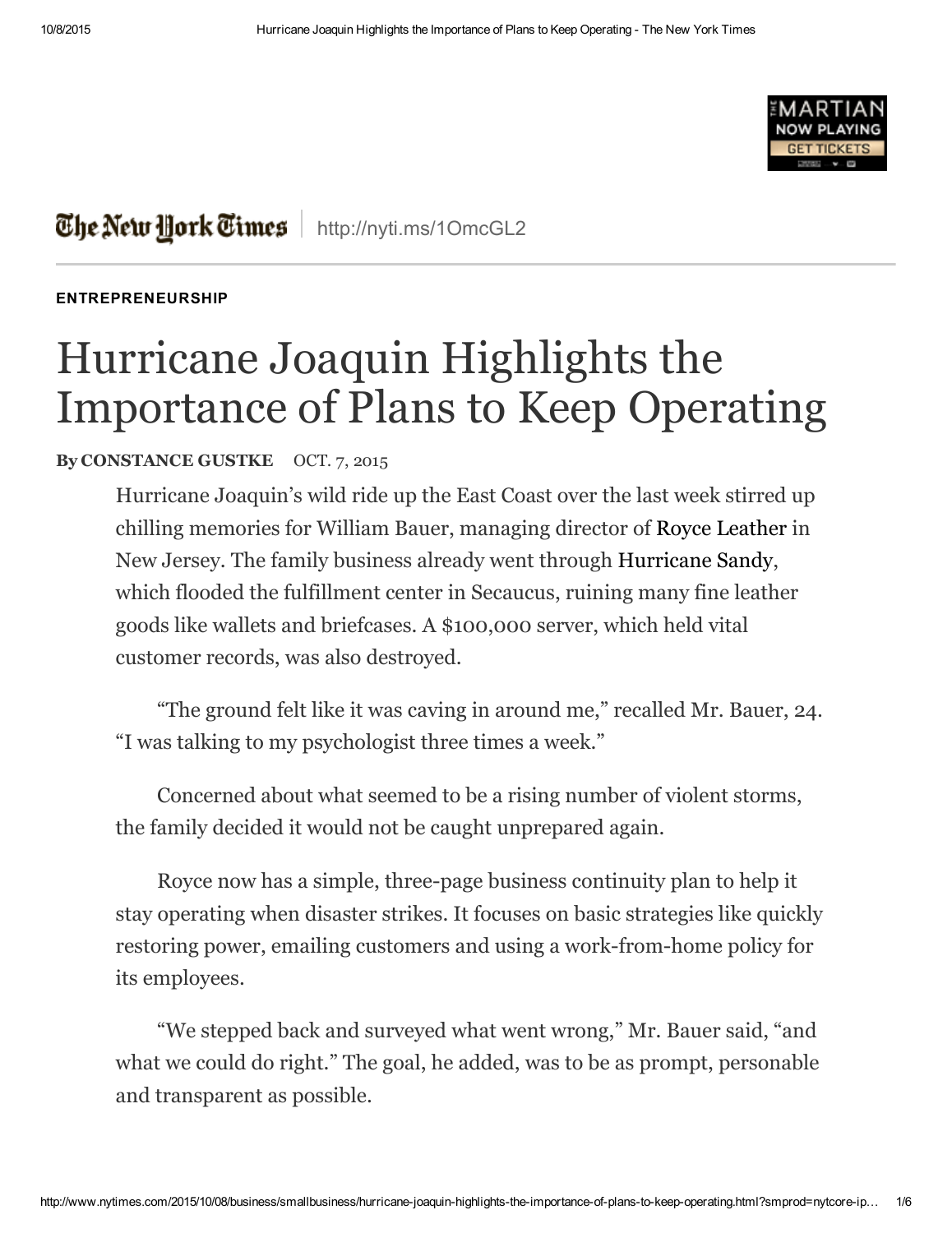Today, Royce, which has 29 employees and did \$6 million in business last year, is among the few small businesses that have plans in place for managing weather disasters. According to the 2015 Travelers Business Risk Index, 21 percent of small businesses have continuity plans. Yet the effects of lack of planning can be devastating. As many as 40 to 60 percent of small businesses never recover after being hit by natural disasters, according to the Federal Emergency Management Agency.

After a dam broke last weekend and flooded LaBrasca's Pizza in Columbia, S.C., the restaurant closed indefinitely. Milly Block, a co-owner, estimated that repairs alone would cost over \$50,000, and thousands of dollars in revenue would be lost each week.

"The restaurant is totally ruined," said Ms. Block. She said LaBrasca's has no business continuity plan or flood insurance and will apply for FEMA aid. "I cried a lot when I saw it."

Even brief, simple plans can help small businesses get back on their feet, no matter what the disaster, experts say.

And continuity planning is increasingly important, said Scott Teel, education director at Agility [Recovery](http://www.agilityrecovery.com/) [Solutions](http://www.agilityrecovery.com%20key%20executives%20for%20agility%20recovery%20solutions%2C%20inc.%20mr.%20bob%20boyd%20chief%20executive%20officer%20and%20president%20mr.%20tony%20temprile%20vice%20president%20of%20finance%20mr.%20paul%20sullivan%20vice%20president%20and%20general%20manager%20mr.%20donald%20holland%20vice%20president%20of%20recovery%20services%20ms.%20emily%20nelson-crain%20vice%20president%20of%20client%20services%20compensation%20as%20of%20fiscal%20year%202015./), based in Charlotte, N.C. He has teamed up with the Small Business Administration to create [PrepareMyBusiness.org](http://preparemybusiness.org/), which has many crisis management tools that can help businesses endure weather disasters, including wildfires and hurricanes. [Ready.gov](http://ready.gov/) is another helpful federal government site.

Small businesses, especially, need all the crisis planning they can get.

They typically rely on a single location, which makes them especially vulnerable, Mr. Teel said. And owners wear many hats and are usually more focused on generating revenue than anticipating the next disaster.

"There's also the belief that these plans are too costly and time-intensive,"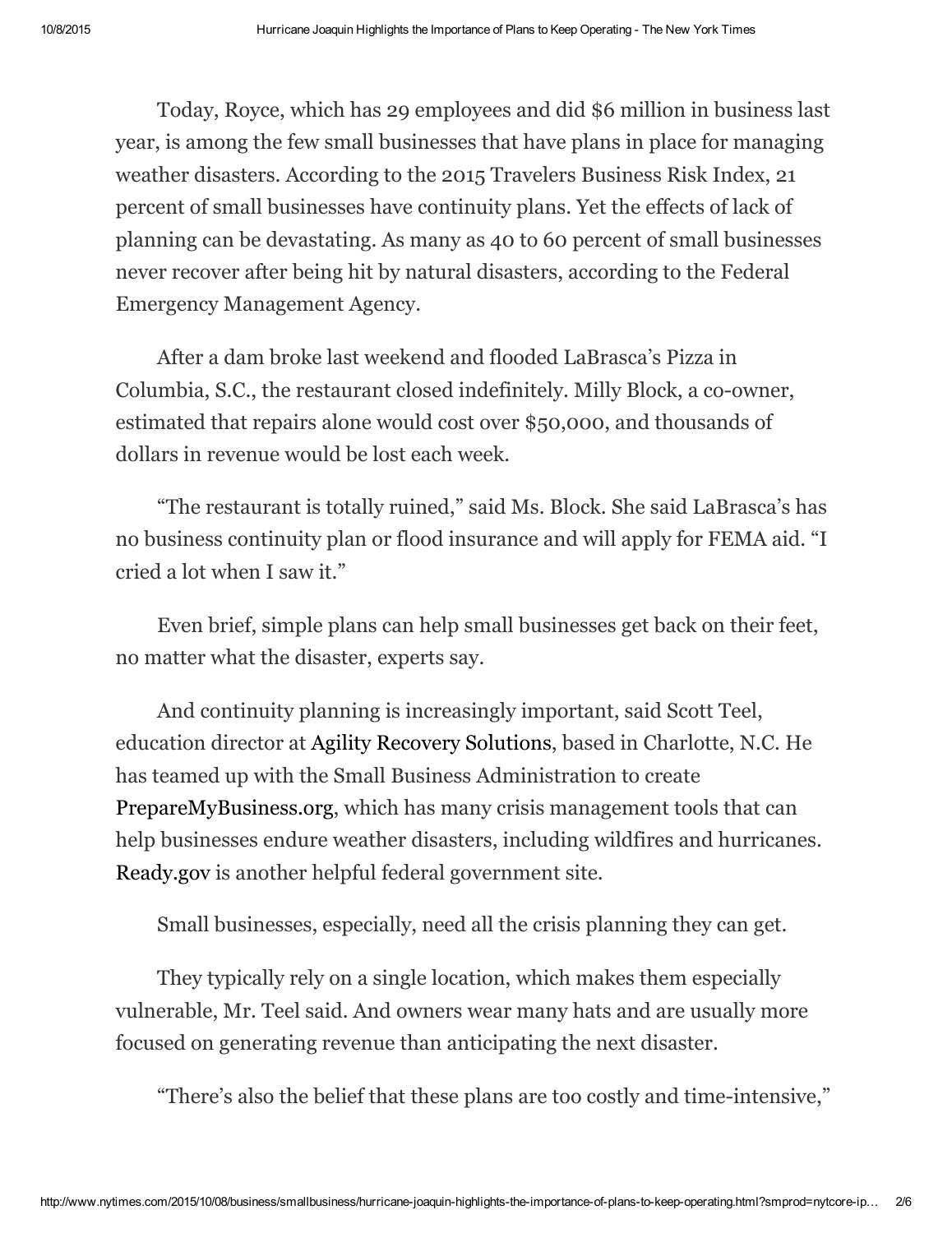Mr. Teel said. "Yet a week without income can cause debt defaults and missed payrolls." Even relying on insurance coverage to replace lost income cannot replace clients, he added.

That is why the best protection, Mr. Teel and many other experts say, is developing a continuity plan that plots out responses to different disaster situations. It targets the biggest business risks and critical functions that keep revenue flowing. The plan, he adds, does not have to be a 50-page tome with a binder.

"Any plan will put you light years ahead of other small businesses," Mr. Teel added. "This is where the rubber meets the road." Some big companies now even require small businesses to have a continuity plan in place before they will work with them, experts said.

Continuity plans that are never used can even help improve business profitability, said Donna R. Childs, author of the small-business book "Prepare" for the Worst, Plan for the Best."

"You'll have better systems in place and have good records that are digitized," said Ms. Childs, a former Swiss Reinsurance executive. "It takes a good planner." Small businesses may even be able to get better insurance rates, she added, since they have created strategies for handling weather disasters.

The process can be easily be broken into five steps. "Most of them are simple," said Al Berman, president of the Disaster Recovery Institute. "They include keeping track of resources, inventory, personnel and physical sites." The plan should be written and stored in the cloud, as in a Google document, for example, so it can be retrieved anywhere.

Step 1 is analyzing a business's critical functions. Many businesses just focus on the technology part, experts say, without considering customers, products, suppliers and employees that need to be protected.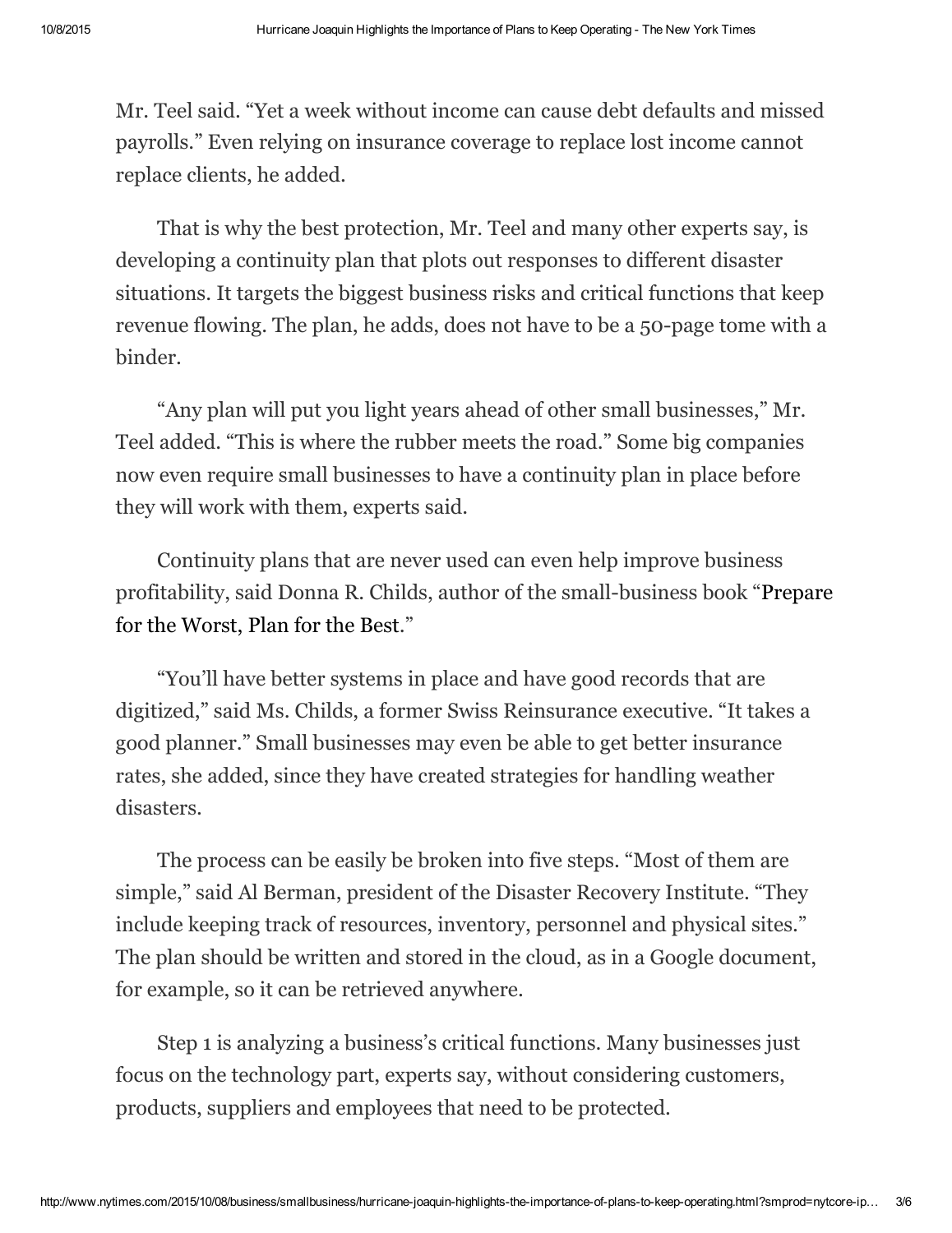"People misjudge their critical resources," Ms. Childs said. "They may just try to protect physical assets."

Royce's continuity plan, for example, is divided into five important departments, including sales, accounting and fulfillment. To pull it together, Mr. Bauer asked each department head one main question: If the business was closed for a week or two, what problems would you be facing? And what must be done first?

"Our plan is a team effort," he said. "And it means taking into account the many voices of a company."

Step 2 is focusing on risks that could topple the business. These risks could be damaged inventory, lost data or irate customers. Think about your crucial assets and how they would be affected, Ms. Childs said. What would happen if your office was closed for 24 hours?

For restaurants and other food companies, spoilage is a big expense. [Fresh](http://www.thefreshdiet.com/) Diet, which delivers healthy meals in 44 metropolitan areas daily, has tweaked its continuity plan on an ongoing basis. Several years ago, chefs in the Brooklyn, N.Y., kitchen cooked all day, but meals could not be delivered to Boston and elsewhere because of a severe winter storm. So the food was donated to homeless shelters.

Today, Fresh Diet has an eight-step plan that slashes food waste when disasters strike. Managers of the company's five culinary centers across the United States offered suggestions on each step of the plan, which includes changes in delivery logistics and notifying customers.

Step 3 creates strategies to protect crucial parts of the business. For example, manufacturers might want to think of alternate suppliers. Company inventory can be put in more than one location. Customers can be contacted via text messages, Facebook or email. Employees can stay connected by using a list compiled in advance. And data can be protected by storing it in the cloud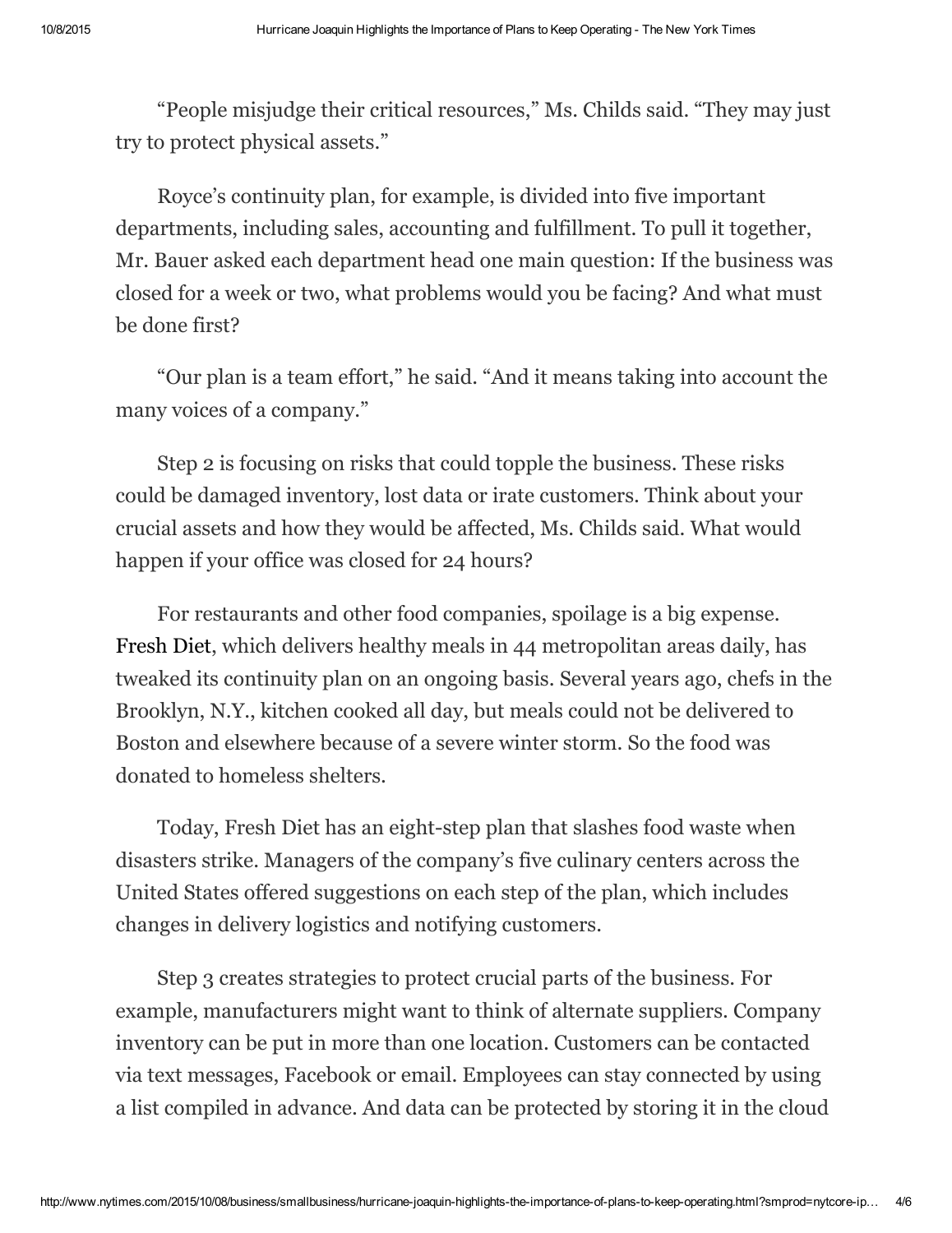rather than on an office server.

And, in some cases, facilities need to be shored up, too.

[Lynmar](http://www.lynmarestate.com/) Estate, a winery in Sonoma County, Calif., that produces chardonnay and pinot noir, has a continuity plan that factors in earthquakes and droughts.

"Every employee has to read it," said Lynn Fritz, the vineyard's founder. Water tanks and wells make water available. And to protect the wines, Mr. Fritz stores them in caves that are seismically certified to withstand an earthquake. Barrels are also secured so they can't get loose. "Earthquakes are the hardest to plan for," he said. "Other weather disasters are slow onset."

Other small businesses may need to think about relocating an office, perhaps using temporary conference rooms or even moving into a local church's empty office, Mr. Teel said.

Businesses might also want to think about interruption insurance, Ms. Childs said. It covers the loss of income after a disaster. The Small Business Administration also offers loans. "But it's better to be insured than to rely on a loan," Ms. Childs advised.

Step 4 means testing the plan. This phase is the most-forgotten step, experts say. Small businesses can merely go through checklists, though, or even run a table top test, which is explained at [PrepareMyBusiness.org.](http://preparemybusiness.org/)

Finally, plans should be updated every year, including the contact list, Ms. Childs said.

After the plan is finished, added Ms. Childs, have a lawyer, accountant and especially an insurance company look it over. "They can see if there are any holes left to fill in," she said.

Royce Leather updated its continuity plan this week. After the lease runs